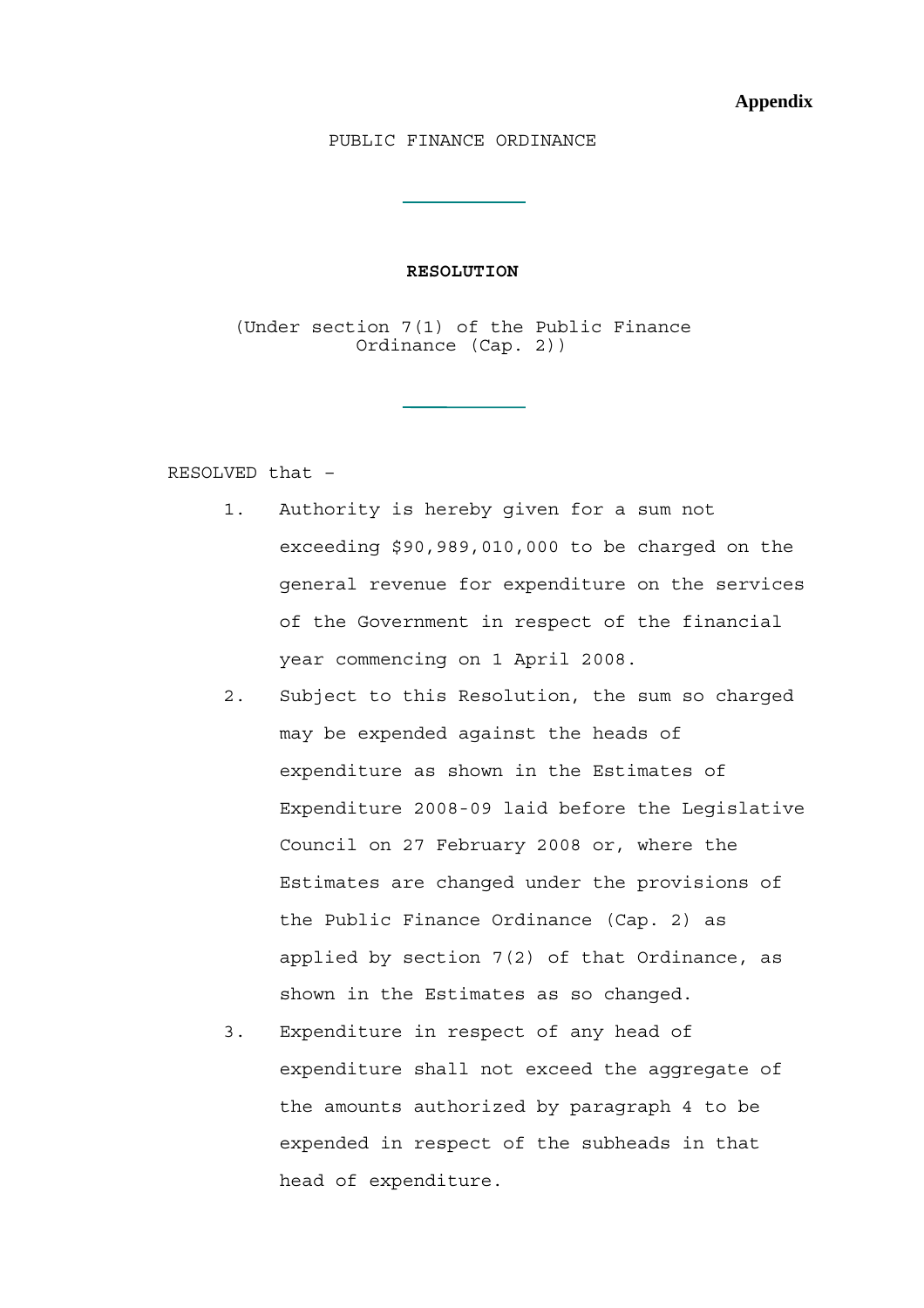- 4. Expenditure in respect of each subhead in a head of expenditure shall not exceed –
	- (a) in the case of an Operating Account Recurrent subhead of expenditure, an amount equivalent to –
		- (i) except where the subhead is listed in the Schedule to this Resolution, 20% of the provision shown in the Estimates in respect of that subhead;
		- (ii) where the subhead is listed in the Schedule to this Resolution, the percentage of the provision shown in the Estimates in respect of that subhead that is specified in the Schedule in relation to that subhead; and
	- (b) in the case of an Operating Account Non-Recurrent subhead of expenditure or Capital Account subhead of expenditure, an amount equivalent to 100% of the provision shown in the Estimates in respect of that subhead,

or such other amount, not exceeding an amount equivalent to 100% of the provision shown in the Estimates in respect of that subhead, as may in any case be approved by the Financial Secretary.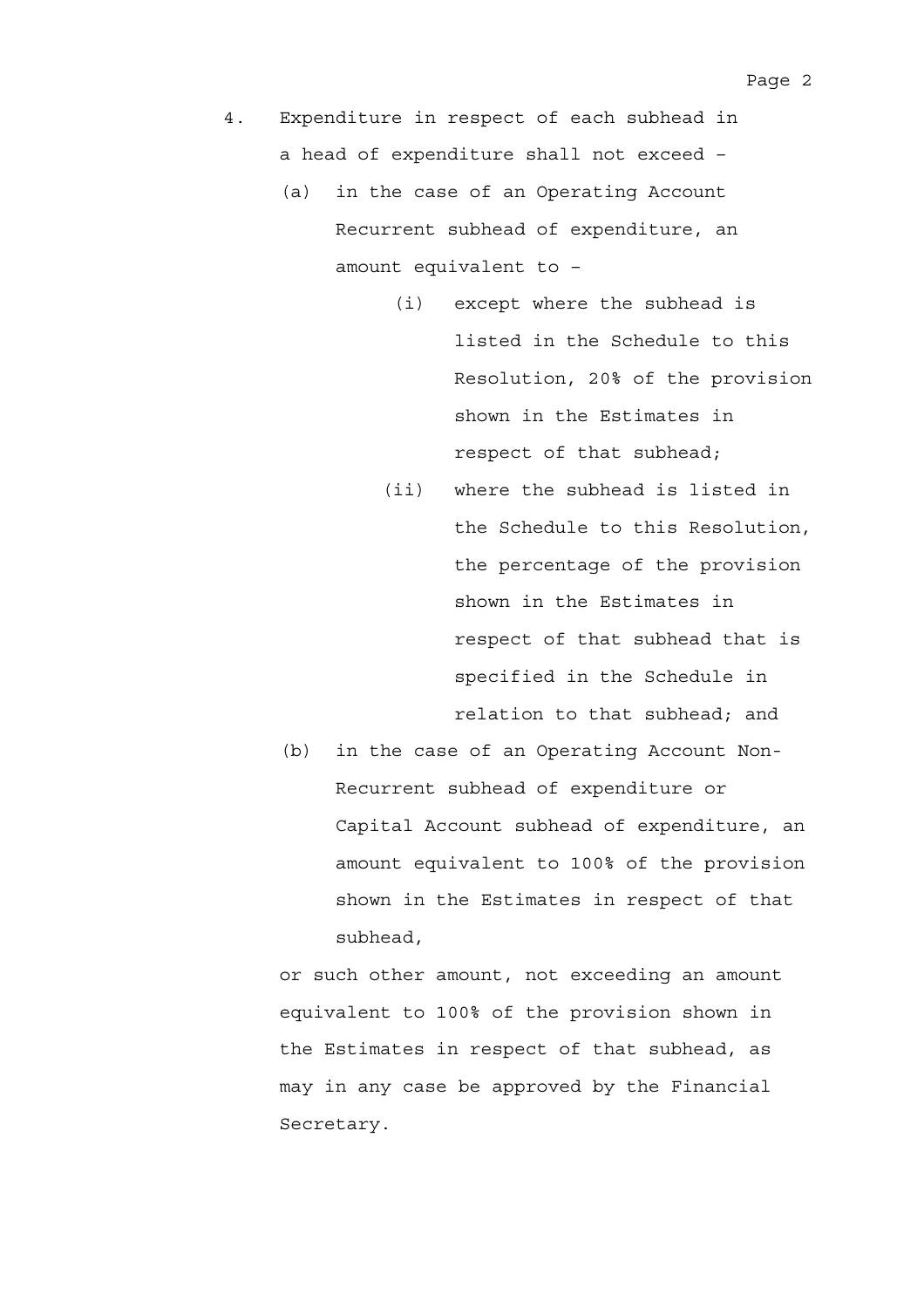Page 3

SCHEDULE [para. 4]

|     | Head of Expenditure                                                                                                        |     | Subhead                                                                                            | Percentage<br>of provision<br>shown in<br>Estimates |
|-----|----------------------------------------------------------------------------------------------------------------------------|-----|----------------------------------------------------------------------------------------------------|-----------------------------------------------------|
| 46  | General Expenses of<br>the Civil Service                                                                                   | 013 | Personal allowances                                                                                | 40                                                  |
| 59  | Government<br>Logistics<br>Department                                                                                      | 225 | Traffic Accident<br>Victims Assistance<br>Scheme - levies                                          | 100                                                 |
| 90  | Labour Department                                                                                                          | 280 | Contribution to the<br>Occupational Safety<br>and Health Council                                   | 30                                                  |
|     |                                                                                                                            | 295 | Contribution to the<br>Occupational<br>Deafness<br>Compensation Board                              | 30                                                  |
| 106 | Miscellaneous<br>Services                                                                                                  | 284 | Compensation                                                                                       | 40                                                  |
| 120 | Pensions                                                                                                                   | 021 | Ex gratia pensions,<br>awards and<br>allowances                                                    | 50                                                  |
|     |                                                                                                                            | 026 | Employees'<br>compensation,<br>injury, incapacity<br>and death related<br>payments and<br>expenses | 50                                                  |
| 136 | Public Service<br>Commission                                                                                               | 000 | Operational expenses                                                                               | 25                                                  |
| 152 | Government<br>Secretariat:<br>Commerce and<br>Economic<br>Development Bureau<br>(Commerce, Industry<br>and Tourism Branch) | 000 | Operational expenses                                                                               | 25                                                  |
| 155 | Government<br>Secretariat:<br>Innovation and<br>Technology<br>Commission                                                   | 000 | Operational expenses                                                                               | 25                                                  |